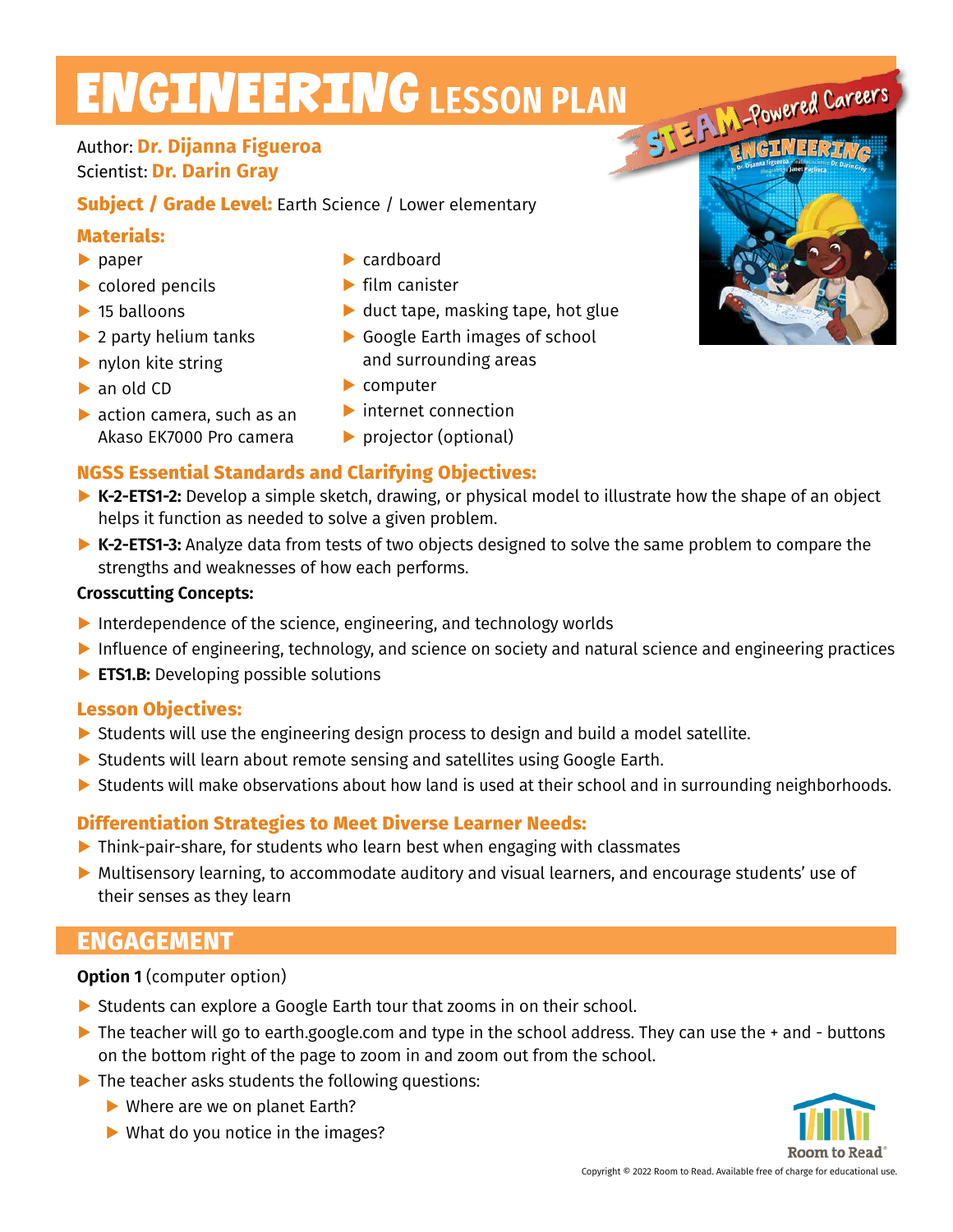- **▶** What is the land being used for within and around our school?
- ▶ What colors do you notice?
- ▶ Do you see any patterns?
- **▶** Where do these images come from?
- **▶** Response examples:
	- ▶ Students may see houses, buildings, cars, parks, and freeways. They may notice that different surfaces have different colors. They may wonder how we get pictures like this.

#### **Option 2** (no computer option)

- ▶ Human satellite: Kids can have a "satellite" perspective on the insect world. Have your students "map" out a small patch of grass or dirt in the schoolyard as if they were a butterfly looking down on the land below.
- **▶** The teacher asks students the following questions:
	- **▶** What do you notice?
	- **▶** Do you see any patterns?
	- **▶** What do you wonder about?
	- **▶** What would it be like to look down on the earth from the sky?
	- **▶** Response examples:
		- ▶ Students may see grass, insects, different-colored grasses, leaves, etc.

## **EXPLORATION**

- **▶** Students will use the **engineering design process** to design and build a DIY model satellite. The engineering design process can be simplified to IMAGINE, BUILD, TEST for this activity.
	- ▶ Show students the materials (nylon kite string, action camera, old CD, cardboard, balloons, party helium tanks) that you have in the classroom to build the model satellite (these are the constraints).
	- ▶ Students imagine what the model satellite will look like.
	- **▶** Students draw a blueprint and label the materials used.
	- ▶ Students share the blueprint with a partner or the class.
	- **▶** The teacher selects a combination of different designs and the class works together to build a model satellite.
		- **▶** Secure the camera to the platform.
		- **▶** Secure the platform evenly to the balloons.
		- **▶** Check for stability (avoid wobbles).
	- **▶** Students draw the final design.
	- ▶ The teacher measures the nylon string so they know how high the model satellite will go. Students can assist with the measurement.
	- **▶** The class sends the model satellite up (be sure to secure string to the ground for easy recovery).
	- ▶ The teacher recovers the model satellite.
	- **▶** The teacher downloads and views the images from the computer.
	- ▶ The teacher asks students the following questions:
		- **▶** What do you notice about the different surface types you observe?
		- **▶** What types of activities do you imagine are happening in different areas that you observe?



**▶** What did you learn?